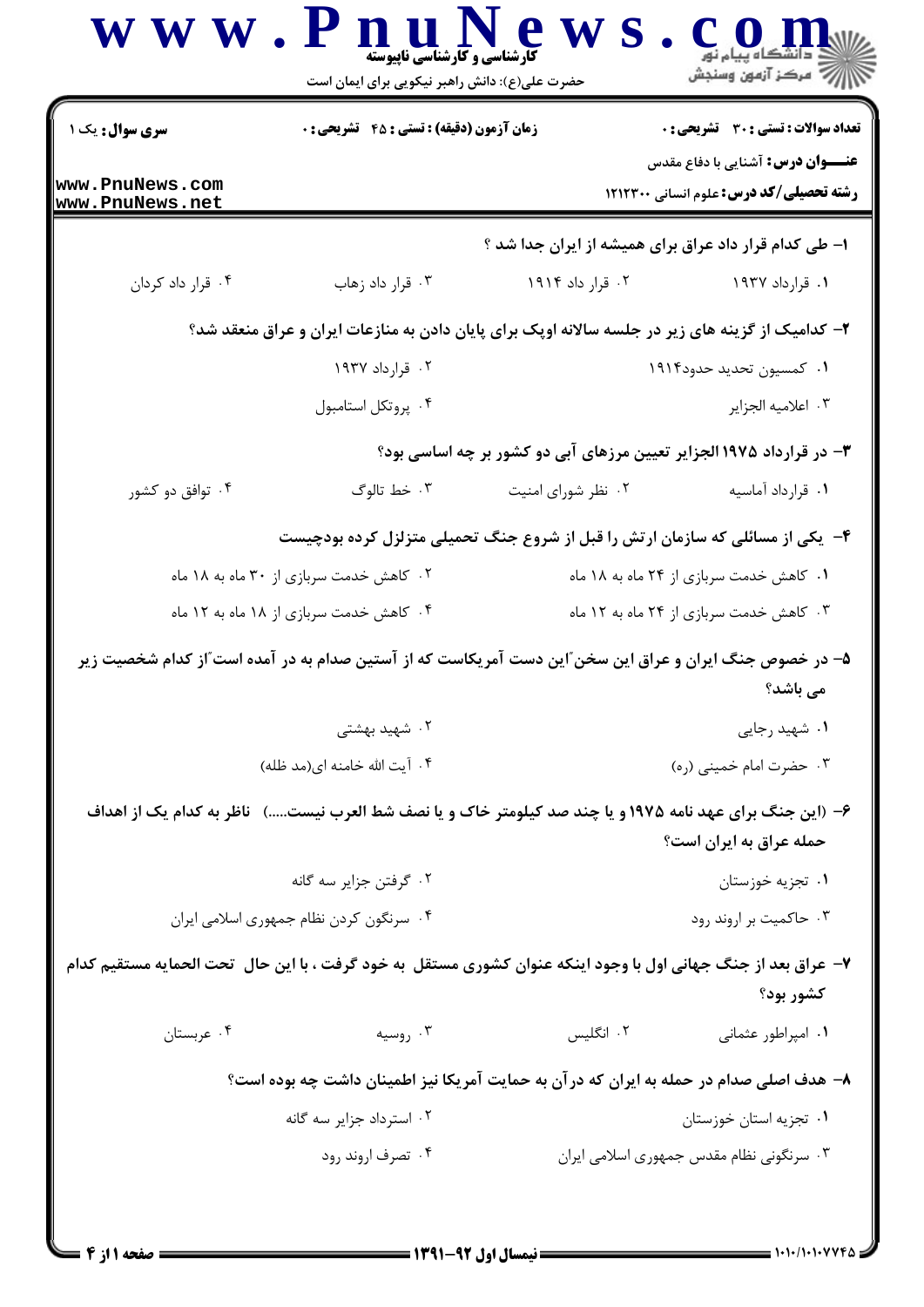| <b>سری سوال :</b> ۱ یک                          | زمان آزمون (دقیقه) : تستی : 45 آتشریحی : 0                                                          |                                            | <b>تعداد سوالات : تستی : 30 ٪ تشریحی : 0</b>                                               |
|-------------------------------------------------|-----------------------------------------------------------------------------------------------------|--------------------------------------------|--------------------------------------------------------------------------------------------|
| www.PnuNews.com<br>www.PnuNews.net              |                                                                                                     |                                            | <b>عنـــوان درس:</b> آشنایی با دفاع مقدس<br><b>رشته تحصیلی/کد درس:</b> علوم انسانی ۱۲۱۲۳۰۰ |
|                                                 | ۹- انتشار منشور ملی در بهمن ۱۳۵۸ توسط صدام حسین به چه هدفی صورت گرفت؟                               |                                            |                                                                                            |
|                                                 | ۰۲ قدرت نمایی برای ایران                                                                            |                                            | ۰۱ رهبري جهان عرب                                                                          |
|                                                 | ۰۴ كسب حمايت آمريكا                                                                                 |                                            | ۰۳ وحدت شیعه و سنی                                                                         |
|                                                 |                                                                                                     |                                            | +۱- هدف مهم و استراتژیک عراق در حمله به استان خوزستان چه بود؟                              |
|                                                 | ۰۲ اشغال خرمشهر                                                                                     |                                            | ۰۱ تصرف هويزه                                                                              |
| ۰۴ تصرف چاه های نفتی ایران در جنوب              |                                                                                                     |                                            | ۰۳ محاصره أبادان                                                                           |
|                                                 | <b>۱۱- رژیم بعثی عراق ۳/۲نیروهای خود را برای تصرف شهرهای کدام استان  به کار گرفت؟</b>               |                                            |                                                                                            |
| ۰۴ خوزستان                                      | ۰۳ کرمانشاه و ایلام                                                                                 | ۰۲ کردستان                                 | ٠١ أذربايجان غربي                                                                          |
|                                                 |                                                                                                     |                                            | ۱۲- رمز مقاومت و پایداری ملت ایران در هشت سال دفاع مقدس چه بود؟                            |
|                                                 | ۰۲ اتحاد و همبستگی ملی                                                                              |                                            | ٠١ جوان بودن ملت ايران                                                                     |
|                                                 | ۰۴ ایمان و عشق به خدا                                                                               |                                            | ۰۳ انقلابي بودن مدام ايران                                                                 |
|                                                 | ۱۳- واکنش دولت ها و سازمان های بین المللی پس از وقوع تجاوز سراسری عراق به ایران چه بود؟             |                                            |                                                                                            |
| ۰۲ امارت عراق را محکوم کرد                      |                                                                                                     | ٠١ عربستان،اردن،و كويت از عراق حمايت كردند |                                                                                            |
| ۰۴ شورای همکاری خلیج فارس خواستار توقف جنگ شدند |                                                                                                     | ۰۳ کشورهای غربی از ایران حمایت کردند       |                                                                                            |
|                                                 | ۱۴- چه نهادی مسئولیت آموزش،سازماندهی و به کارگیری نیروهای مردمی بسیج را در زمان جنگ عهده دار بود؟   |                                            |                                                                                            |
| ۰۲ سپاه پاسداران                                |                                                                                                     |                                            | ۰۱ کمیته های انقلاب                                                                        |
|                                                 | ۰۴ ستاد جنگ های نامنظم                                                                              |                                            | ۰۳ ارتش                                                                                    |
|                                                 | ۱۵– ستاد جنگ های نامنظم در اولین روزهای جنگ توسط کدام یک از شخصیت های زیر راه اندازی و هدایت می شد؟ |                                            |                                                                                            |
| ۰۴ شهید کلاهدوز                                 | ۰۳ شهید دکتر چمران                                                                                  | ۰۲ شهید بهشتی                              | ۰۱ شهید باقری                                                                              |
|                                                 |                                                                                                     |                                            | ۱۶– حصر آبادان توسط کدام عملیات شکست؟                                                      |
| ۴ . ثامن الائمه                                 | ۰۳ طريق القدس                                                                                       | ۰۲ کربلای ۵                                | ٠١. والفجر ٨                                                                               |
|                                                 | ۱۷– کدامیک از عملیات های زیر منجر به آزادی شهر بستان و قطع ارتباط جبهه شمالی و جنوبی دشمن بعثی شد   |                                            |                                                                                            |
| ۰۴ خيبر                                         | ٠٣ فتح المبين                                                                                       | ٠٢ طريق القدس                              | ۰۱ کربلای ۱                                                                                |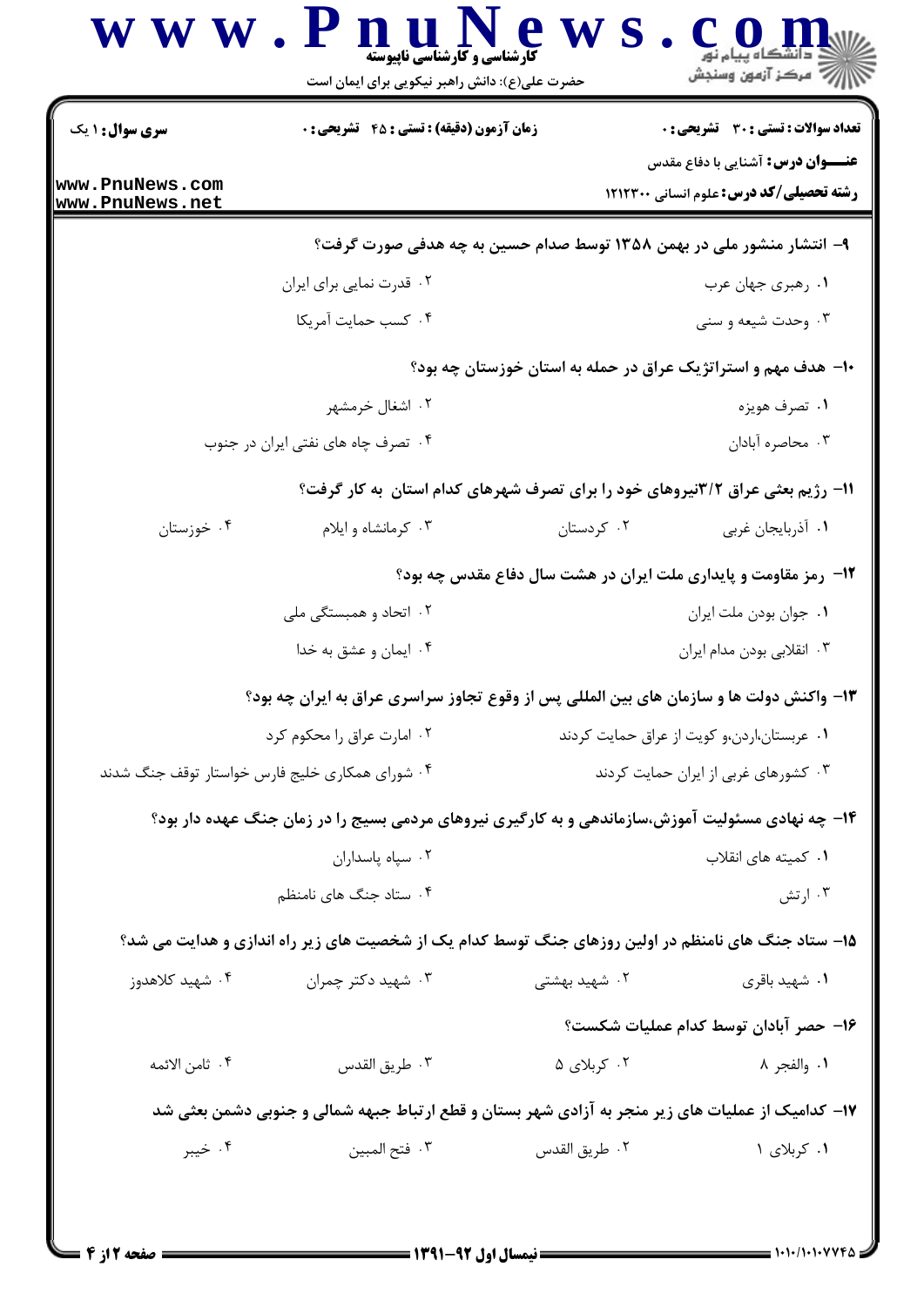|                                                   |                                                                                                                  | حضرت علی(ع): دانش راهبر نیکویی برای ایمان است | ڪ دانشگاه پيام نور<br>   > مرکز آزمون وسنڊش                                                 |
|---------------------------------------------------|------------------------------------------------------------------------------------------------------------------|-----------------------------------------------|---------------------------------------------------------------------------------------------|
| <b>سری سوال : ۱ یک</b>                            | <b>زمان آزمون (دقیقه) : تستی : 45 گشریحی : 0</b>                                                                 |                                               | <b>تعداد سوالات : تستی : 30 - تشریحی : 0</b>                                                |
| www.PnuNews.com<br>www.PnuNews.net                |                                                                                                                  |                                               | <b>عنــــوان درس:</b> آشنایی با دفاع مقدس<br><b>رشته تحصیلی/کد درس:</b> علوم انسانی ۱۲۱۲۳۰۰ |
|                                                   |                                                                                                                  |                                               | ۱۸– خرمشهر ، هویزه و پادگان حمید در این عملیات آزاد شد؟                                     |
| ۰۴ عمليات بيت المقدس                              | ۰۳ عملیات خیبر                                                                                                   | ٠٢ عمليات والفجر                              | ٠١. عمليات فتح المبين                                                                       |
|                                                   | ۱۹- دومین قطعنامه شورای امنیت سازمان ملل در خصوص جنگ عراق علیه ایران پس از چند ماه سکوت صادر شد؟                 |                                               |                                                                                             |
|                                                   | ۰۲ عماه پس از آغاز جنگ                                                                                           |                                               | ۰۱ ۲ماه پس از آغاز جنگ                                                                      |
|                                                   | ۰۴ ۲۲ماه پس از آغاز جنگ                                                                                          |                                               | ۰۳ ۱۲ماه پس از آغاز جنگ                                                                     |
|                                                   | ۲۰- چرا شورای امنیت سازمان ملل تا قبل از صدور قطعنامه ۵۹۸ در سال ۱۳۶۶ به جای لفظ "منازعه"بین ایران و عراق از لفظ |                                               | وضعيت استفاده كرد؟                                                                          |
|                                                   | ۰۲ فرار از مسئولیت                                                                                               |                                               | ٠١ قبول مسئوليت                                                                             |
|                                                   | ۰۴ هم معنى بودن اين دو لفظ                                                                                       |                                               | ۰۳ اعلام بي طرفي                                                                            |
|                                                   |                                                                                                                  |                                               | <b>۲۱</b> – کدام یک از موارد عملیاتی زیر محل اجرای عملیات بدر بود ؟                         |
| ۰۴ ارتفاعات مرزی میمک                             | ۰۳ هور الهويزه                                                                                                   | ۰۲ تنگه چزابه                                 | ۰۱ مهران                                                                                    |
|                                                   | ۲۲– در کدام یک از عملیات رزمندگان اسلام با عبور از رود اروند،حیرت همه ی کارشناسان نظامی را برانگیخت و به لحاظ    |                                               | سیاسی نگرانی عمیق را در حامیان رژیم عراق ایجاد کرد؟                                         |
| ۰۴ بدر                                            | ۰۳ والفجر ۸                                                                                                      | ۰۲ خیبر                                       | ۰۱ کربلای ۵                                                                                 |
|                                                   |                                                                                                                  |                                               | <b>۲۳</b> - عملیات کربلای ۵ در کدام منطقه و برای چه منظوری انجام شد؟                        |
| ۰۲ در شلمچه و شرق بصره جهت انهدام ماشین جنگی عراق |                                                                                                                  | ٠١ منطقه شرق أبادان                           |                                                                                             |
|                                                   | ۰۴ غرب کشور برای تصرف حلبچه                                                                                      |                                               | ۰۳ در هورالهویزه جهت انهدام دشمن                                                            |
|                                                   | ۲۴-بعد از عملیات والفجر ۸ آمریکا چه شیوه ای را در قبال جنگ تحمیلی عراق در جبهه ی نظامی علیه ایران در پیش گرفت ؟  |                                               |                                                                                             |
|                                                   |                                                                                                                  |                                               | ۰۱ وارد شدن در جبهه سیاسی ؛ جلوگیری از فروش سلاح شیمیایی                                    |
|                                                   |                                                                                                                  |                                               | ۰۲ وارد کردن ناوگان خود به اروند رود با هدف بهم زدن خط تالوگ به عنوان مرز آبی               |
|                                                   |                                                                                                                  |                                               | ۰۳ تقویت ناوگان خود در خلیج فارس با هدف حمایت از عراق                                       |
|                                                   |                                                                                                                  |                                               | ۰۴ وارد شدن در جبهه اقتصادی با خرید نفت عراق                                                |
|                                                   | ۲۵-- موضع رسمی جمهوری اسلامی ایران در مورد قطعنامه ۵۹۸ پس از صدور آن و در ابتدا چه بود؟                          |                                               |                                                                                             |
| ۰۴ بیطرف                                          | ۰۳ صريحاً و کلا رد                                                                                               | ٢. صريحاً و كلا قبول                          | ٠١. نه رد نه قبول                                                                           |